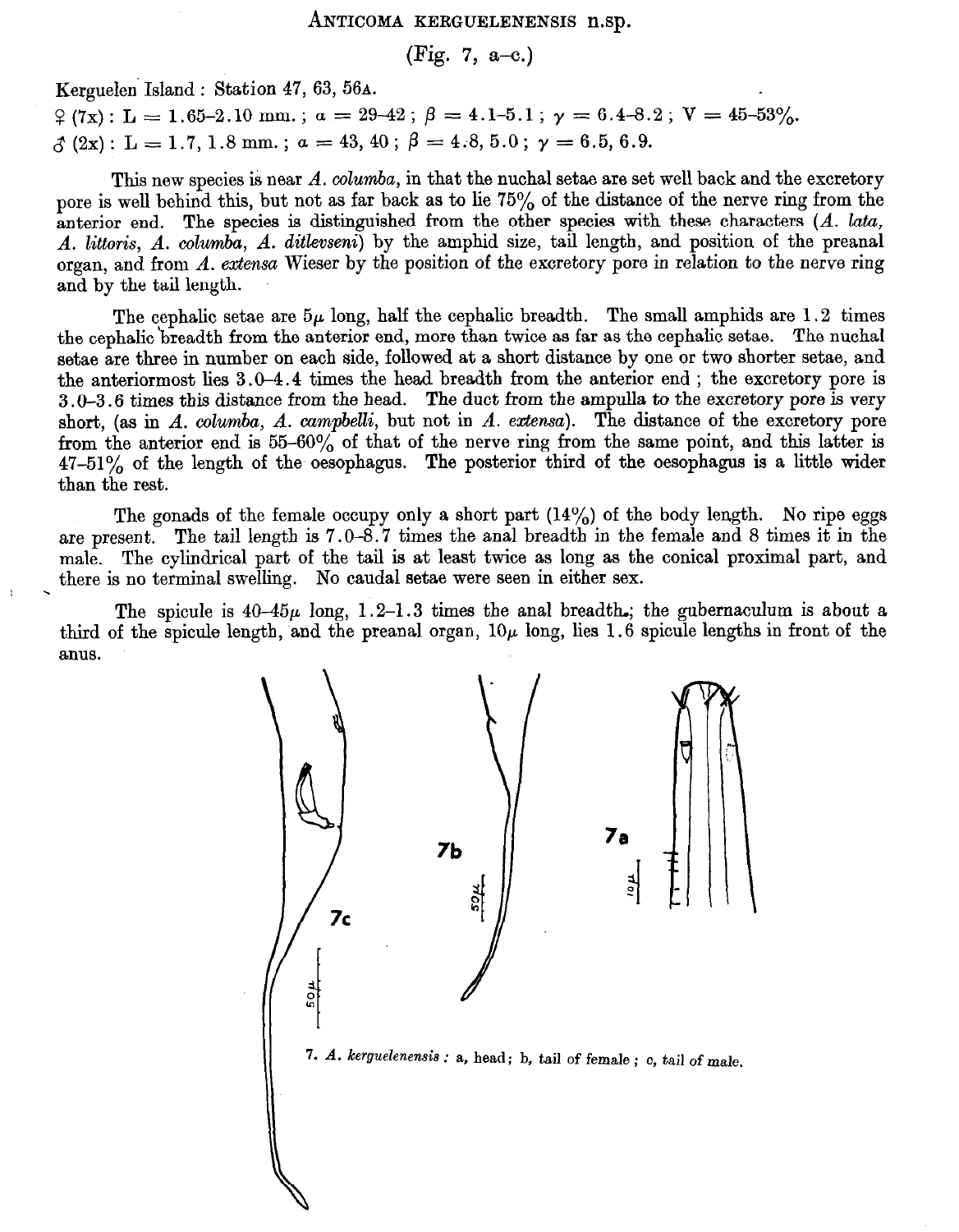## KERGUELEN ISLANDS.

- STATION 5 : D.R.S., 20m. Off Jeanne d'Arc. Trawling made near belt of kelp ; brownish green mud and some weeds. Echinoids most numerous, other groups represented.
- STATION 9 : Shore collecting stations on islands in Bras Bossière. Nematodes from intertidal mussel bank.
- STATION 12 : D.R.S., 4-5m. ; off Grave Island, Island Harbour ; kelp and red algae common ; many organisms on kelp holdfasts. All groups represented in haul. Polyzoa and a colonial ascidian most numerous.
- STATION 15 : D.R.S., 55m. ; in channel between Hog Island and Blakeney Island. The striking character of the haul was presence of ascidians of several types ; many small invertebrates were found in a common globular silicious sponge.
- STATION 47 : 49" 50' S., 69" 33' E., off south coast of Kerguelen ; D.R.L., 150m. Small stones and gravel ; main features were red ophiuroids and white holothurians.
- STATION 48 : Swain's Bay, near Swain's Haulover. Shore collecting.
- STATION 49 : D.R.S., 2-20m. Western end of Long Island in a little, sheltered harbour with steeply shelving bottom. Dredge full of kelp and red and green algae, bottom of grey-green sand. Ophiuroids, echinoids, and asteroids common ; polychaetes and crustacea numerous.
- STATION 50 : D.R.S., 10m. Grotto Bay. Much kelp and other weed ; echinoids and polychaetes common.
- STATION 51 : D.R.S., 40-50m. Supply Bay. Polychaetes common, many small invertebrates in " roots of common globular silicious sponge ".
- STATION 52 : Bras Bolinder, near head of Greenland Harbour :
	- 1. D.R.S., 20-30m., much kelp and large mussels ; many sponges, polychaetes and ascidians.
	- 2. Intertidal collections from beneath boulders.
- STATION 53 : D.R.S., 20-30m. Near mouth of Peace River. Calcareous worm tubes common, also silicious globular sponges, harbouring many invertebrates.
- STATION 54 : head of Greenland Harbour ; intertidal collections. A rich fauna.
- STATION 55A : D.R.S., 10-20m. Between Islets in Colbeck Passage, off N.W. end of Long Island. Some kelp, some stinking black mud ; fauna similar to that in other hauls at this depth.
- STATION 55B : D.R.S., l-5m. Near head of Bras Enzensperger, Royal Sound. Much sand, kelp, and  $Ulva$ ; numerous small gastopods attached to weed.
- STATION 56A : Rivett Arm, intertidal collection. Very rich fauna in this area, extending down steeply shelving shore line.
- STATION 56B : D.R.L., 50m. ; near Green Island. Good haul, common globular sponge plentiful, with slimy dark green mud. Polychaetes, nematodes, ophiuroids, holothurians, and a large variety of simple ascidians were noted as common.
- STATION 58 : D.R.L., 50m. In Hydrography Channel, a short distance SE. from Green Island. Good haul, with slimy dark green mud ; common globular sponge plentiful ; polychaetes nematodes, ophiuroids and holothurians, and a large simple ascidian noted as " common ".
- STATION 59 : O.T.L., 47m. Royal Sound, about a mile N.E. of Suhm Island. Large haul of invertebrates from good trawling bottom. Main feature was large numbers of a big translucent ascidian and a rich pink holothurian.
- STATION 60B : Shore collection from Suhm Island. Nematodes from " dripping rock 10 feet above sea level ".
- STATION 60C : Shore collection from small island in Navalo Harbour.
- STATION 61 : intertidal collection from southern part of Antares Island. Nematodes from rock pool.
- STATION 62 : Poincare Peninsula opposite Murray Island ; shore collections ; nematodes from intertidal rock pools. \_